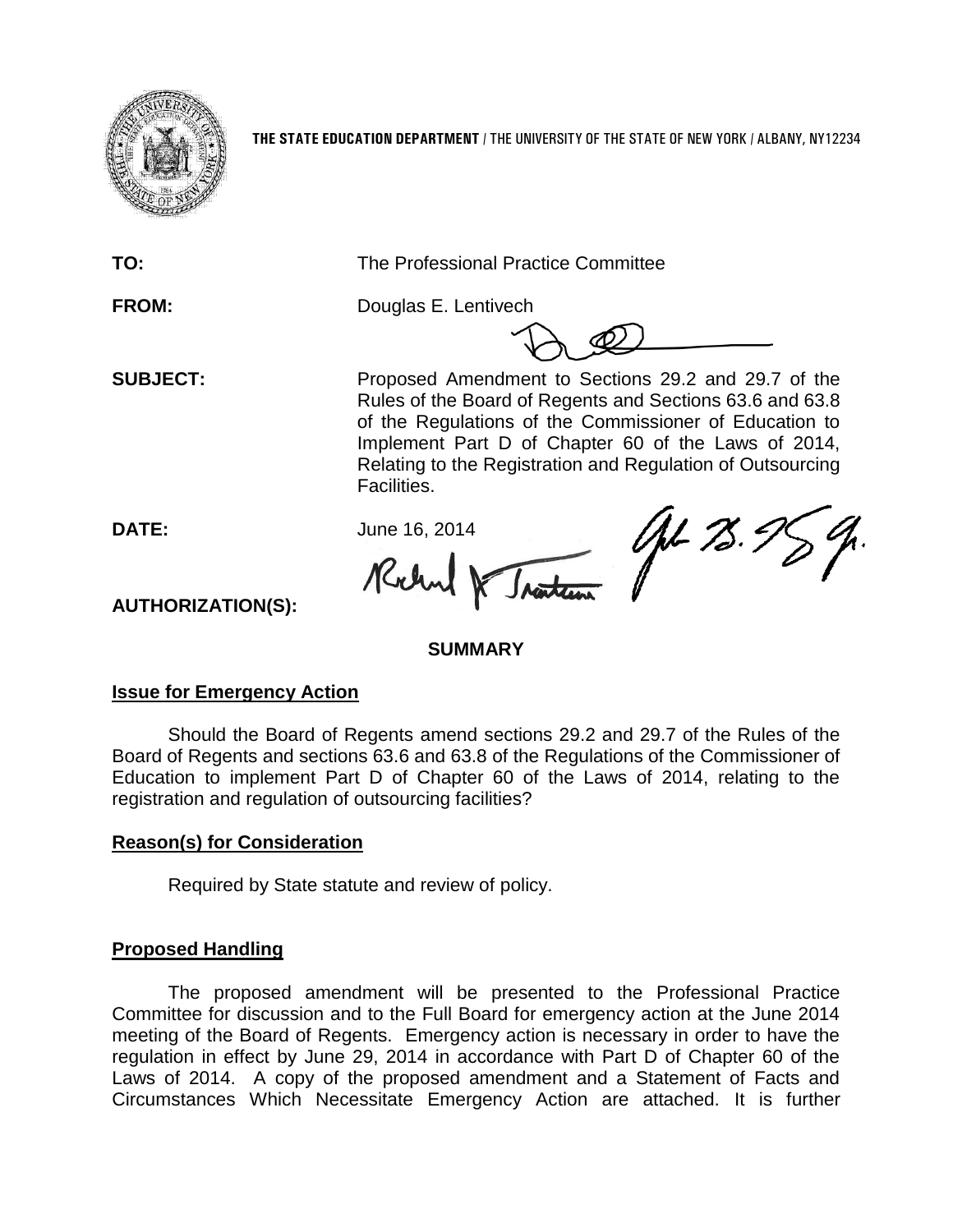anticipated that the proposed amendment will be presented for permanent adoption at the September 2014 meeting of the Board of Regents.

## **Procedural History**

A Notice of Emergency Adoption and Proposed Rule Making will be published in the State Register on July 9, 2014 for a 45-day public comment period. Supporting materials for the proposed amendments are available upon request from the Secretary to the Board of Regents.

## **Background Information**

For more than a century, the Department has regulated entities and professionals who engage in the manufacture, repackaging, distribution and dispensing of prescription drugs. Unlike most states, however, New York never allowed practices often referred to as "compounding for office use" or other exceptions to the strict manufacturing requirements for prescription drug products, including sterile drugs.

Due to increasing numbers of drug shortages, a temporary shortage of pharmacists and significant and unexpected price increases from traditional manufacturers, a category of facilities that called themselves "outsourcing pharmacies" began to operate across the nation. A series of outbreaks of illnesses and deaths occurred due to contaminated products compounded at these facilities. Then, in the fall of 2012, a fungal contamination at the New England Compounding Center of a supposedly sterile product became the latest and most severe case in history. This "outsourcing pharmacy" prepared approximately 17,000 vials of a steroidal injectable product. This product was ultimately determined to be contaminated with a fungus. This contamination resulted in a need to monitor approximately 13,000 patients. Ultimately, 751 patients were confirmed to be infected, 64 of which died as a result of this contaminated product.

Following the discovery of this tragedy, the FDA invited the Boards of Pharmacy from all 50 states and the District of Columbia to a meeting at the FDA headquarters in Maryland. This meeting provided stakeholders an opportunity to suggest a means by which such tragedies could be avoided in the future. There was agreement that new federal legislation was needed to resolve the long-standing challenges to the FDA's authority over these facilities.

On November 27, 2013, the President signed the Drug Quality and Security Act of 2013 (DQSA), in an effort to ensure the safety of compounded drugs and our nation's pharmaceutical supply chain to prevent a future public health crisis like the 2012 meningitis outbreak tied to the New England Compounding Center. Title I of DQSA provides for the comprehensive oversight of firms which seek to compound and distribute sterile drugs and products without first obtaining patient-specific prescriptions. Title II of DQSA outlines critical steps to build an electronic, interoperable system to identify and trace certain prescription drugs as they are distributed in the United States.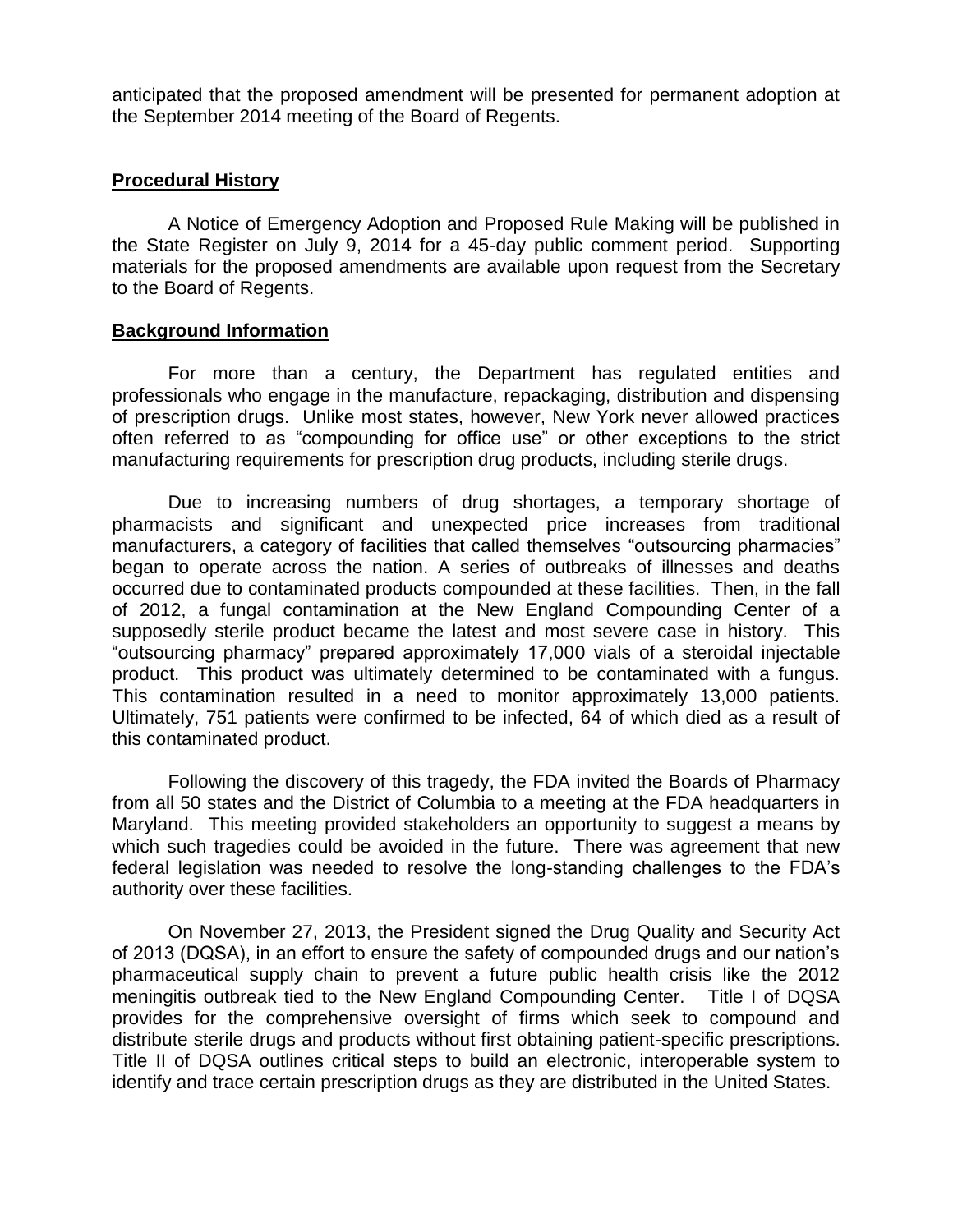On March 29, 2014, the Governor signed Part D of Chapter 60 of the Laws of 2014 ("the Budget Bill"). Part D of Chapter 60 of the Laws of 2014 included amendments to the Education Law to implement Title I of DQSA, which provides for the registration and regulation of outsourcing facilities by the Department and becomes effective on June 29, 2014.

The proposed amendment implements the requirements of the new State law. First, the proposed amendment sets forth the registration requirements for both resident and non-resident outsourcing facilities, which includes a requirement that the facility be registered by the FDA as an outsourcing facility. It also requires that outsourcing facilities submit, upon initial registration and at least annually thereafter, the results of an inspection by either representatives of the FDA, the Department or a third party acceptable to the Department.

The proposed amendment further requires that a New York registered pharmacist be present at all times when an outsourcing facility is open for business and that outsourcing facilities submit a report, on a form prescribed by the Commissioner, to the Executive Secretary to the State Board upon initial registration and every six months thereafter, identifying the drugs compounded by the facility during the 6-month period and providing certain information relating to such drugs. It requires outsourcing facilities to maintain quality control records for determining beyond use dating and stability for five years and to make such records available to the Department for review and copying upon request and requires all outsourcing facilities to comply with the special provisions relating to outsourcing facilities set forth in Education Law §6831 and to comply with good manufacturing practices as defined by the FDA for such facilities. The proposed amendment also requires non-resident outsourcing facilities to notify the Department on forms prescribed by the Department at least 30 days prior to the expected date of relocation.

It also provides that an outsourcing facility's failure to adhere to applicable practice guidelines for the compounding of sterile drugs and products is unprofessional misconduct and clarifies that holding for sale, offering for sale, or selling any drug later than the beyond use date, which means the expiration date of the drug, constitutes unprofessional misconduct.

The proposed amendment also modifies certain regulatory provisions relating to supervision for resident manufacturers and wholesalers in section 63.6 of the Regulations of the Commissioner of Education, as these provisions required clarification.

#### **Recommendation**

It is recommended that the Board of Regents take the following action:

VOTED: That sections 29.2 and 29.7 of the Rules of the Board of Regents and sections 63.6 and 63.8 of the Regulations of the Commissioner of Education are amended, as submitted, effective June 29, 2014, as an emergency action upon a finding by the Board of Regents that such action is necessary for the preservation of the public health and general welfare in order to timely implement the requirements of Part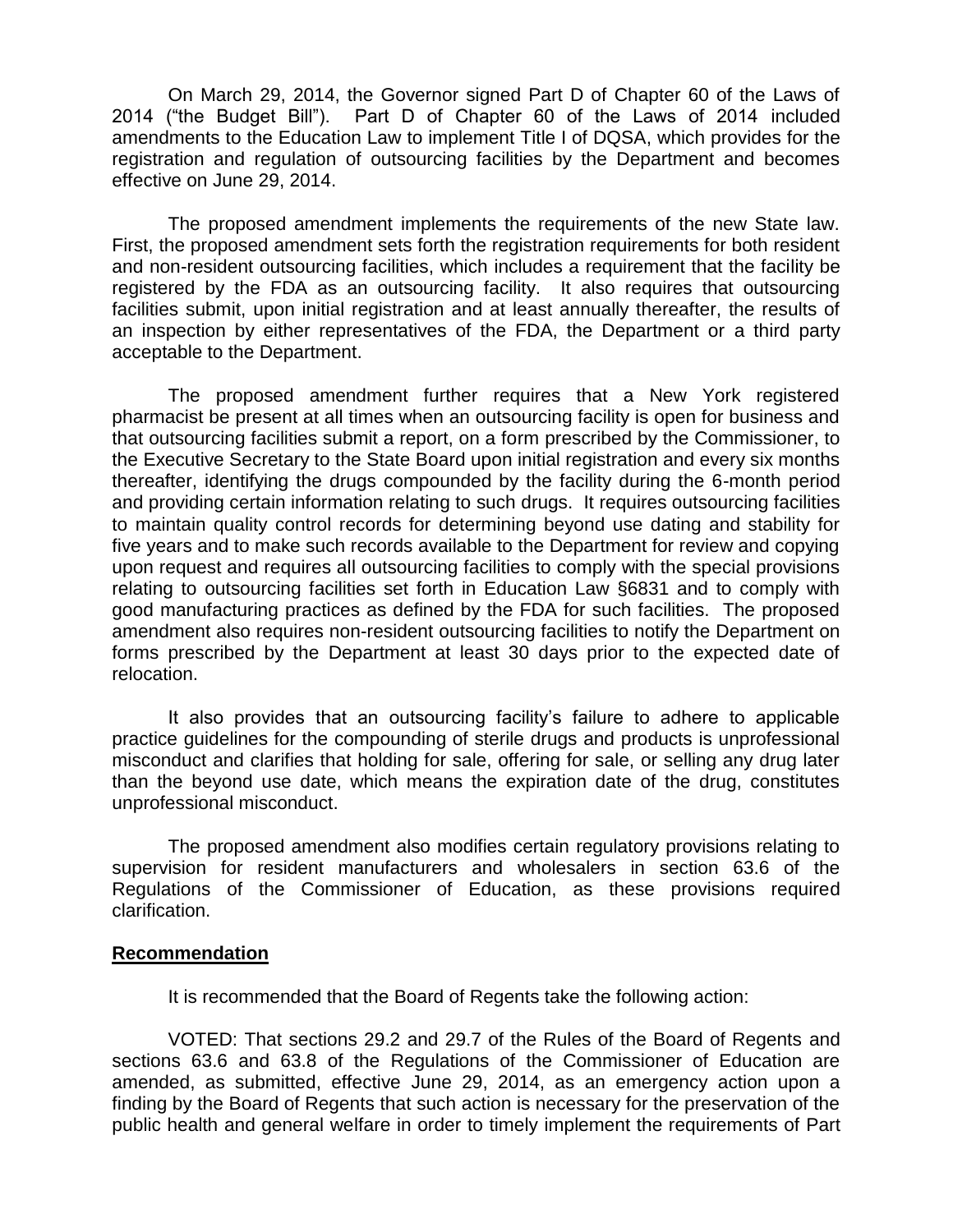D of Chapter 60 of the Laws of 2014, which require that outsourcing facilities engaged in the compounding of sterile drugs in New York State to be registered by the Department, effective June 29, 2014.

## **Timetable for Implementation**

If adopted at the June Regents meeting, the emergency rule will be in effect on June 29, 2014. It is anticipated that the proposed amendment will be presented for adoption as a permanent rule at the September Regents meeting, after publication of the proposed amendment in the State Register and expiration of the 45-day public comment period required under by the State Administrative Procedure Act. If adopted at the September Regents meeting, the proposed amendment will become effective as a permanent rule on October 1, 2014.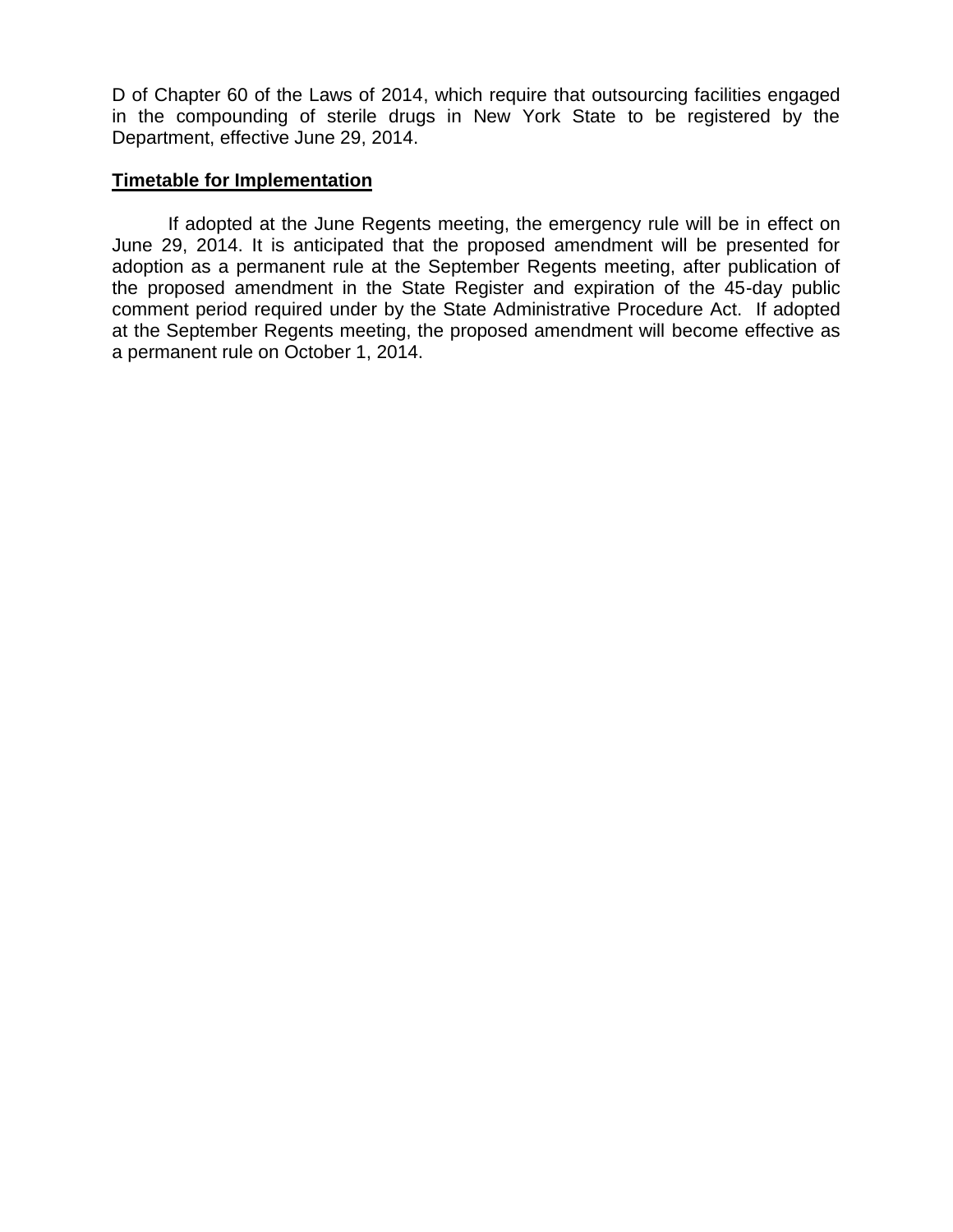#### 8 NYCRR §§29.2, 29.7, 63.6 and 63.8

## STATEMENT OF FACTS AND CIRCUMSTANCES WHICH NECESSITATE EMERGENCY ACTION

The purpose of this amendment is to implement Part D of Chapter 60 of the Laws of 2014, which becomes effective June 29, 2014. The amendments to the Education Law provide for the registration and regulation of outsourcing facilities, a new category of establishment recognized by the Federal Food and Drug Administration pursuant to the Drug Quality and Security Act (DQSA) of 2013. DQSA's provisions are designed to ensure the safety of compounded drugs and our nation's pharmaceutical supply chain in order to prevent a future public health crisis like the 2012 meningitis outbreak tied to the New England Compounding Center. DQSA, inter alia, provides for comprehensive oversight of outsourcing facilities, which seek to compound and distribute sterile drugs and products to hospitals and medical practices without first obtaining patient-specific prescriptions. Part D of Chapter 60 of the Laws of 2014 conforms the Education Law to the requirements of DQSA.

Because the Board of Regents meets at fixed intervals, the earliest the proposed amendment can be presented for adoption on a non-emergency basis, after expiration of the required 45-day public comment provided for in the State Administrative Procedure Act (SAPA) section 202(1) and (5), would be the September 15-16 Regents meeting. Furthermore, pursuant to SAPA section 203(1), the earliest effective date of the proposed amendment, if adopted at the September meeting, would be October 1, 2014, the date the Notice of Adoption would be published in the State Register. However, the provisions of Part D of Chapter 60 of the Laws become effective June 29, 2014.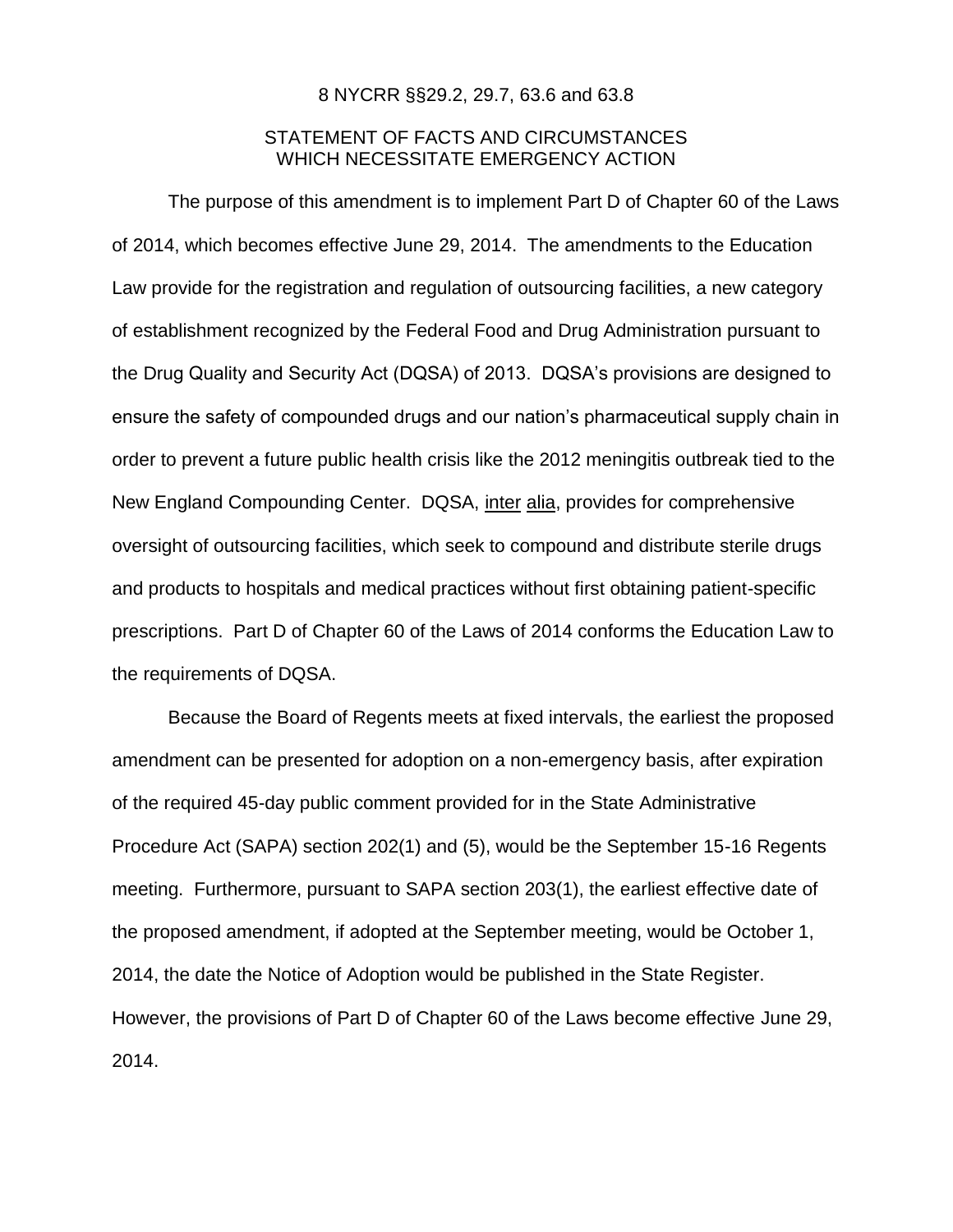Emergency action is necessary for the preservation of the public health and general welfare in order to enable the State Education Department to immediately establish requirements to timely implement Part D of Chapter 60 of the Laws of 2014, so that outsourcing facilities seeking to prepare and/or distribute compounded sterile drugs and products in New York will be on notice of the compliance and registration requirements for such facilities in this State.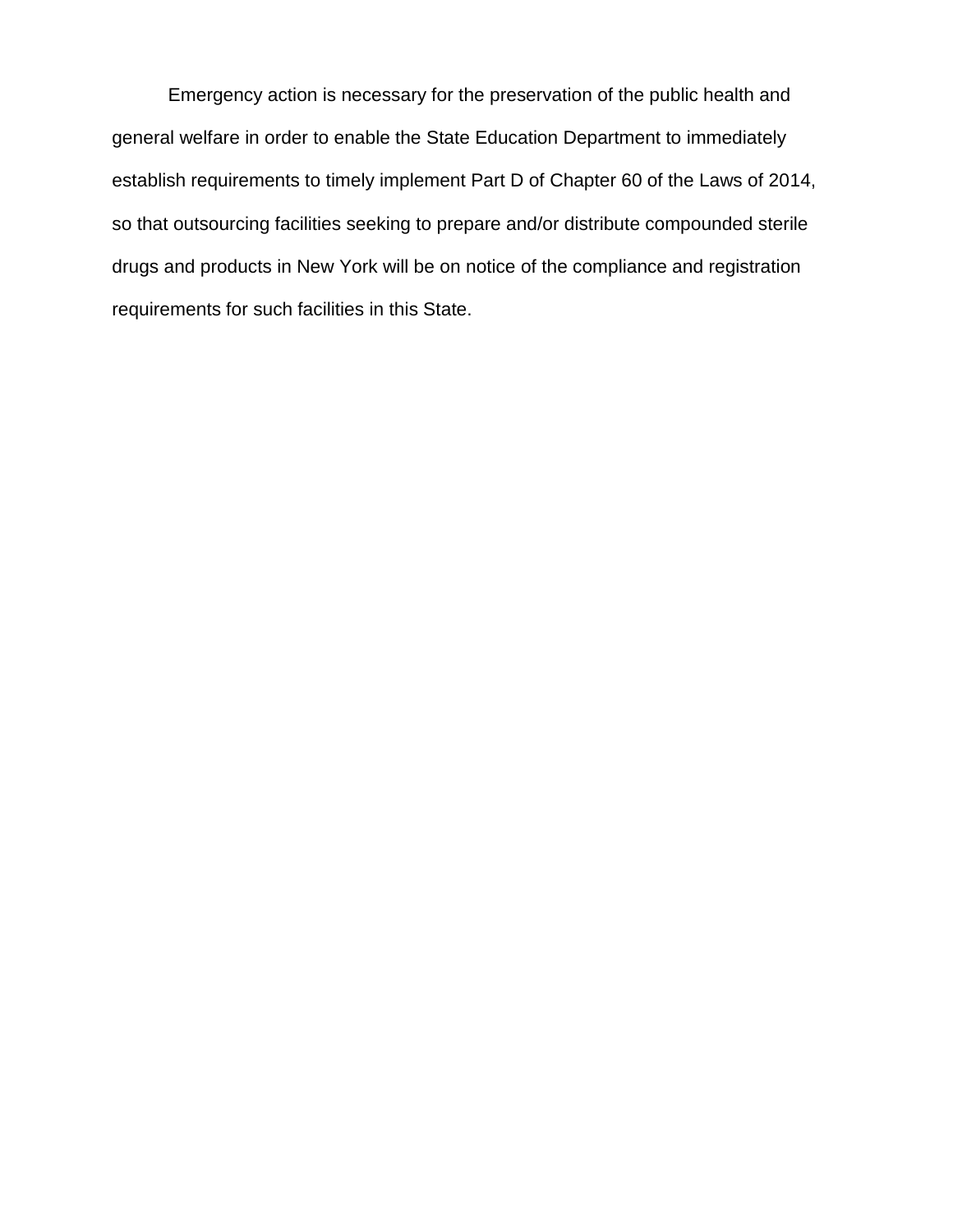# AMENDMENT TO THE RULES OF THE BOARD OF REGENTS AND THE REGULATIONS OF THE COMMISSIONER OF EDUCATION

Pursuant to sections 207, 212, 215, 6504, 6507, 6509, 6802, 6808, 6808-b, 6811, 6811-a, 6812, 6817 and 6831 of the Education Law and Part D of Chapter 60 of the Laws of 2014.

1. Subdivision (a) of section 29.2 of the Regulations of the Commissioner of Education is amended, effective June 29, 2014, to read as follows:

(a) Unprofessional conduct shall also include, in the professions of: acupuncture, athletic training, audiology, certified dental assisting, chiropractic, creative arts therapy, dental hygiene, dentistry, dietetics/nutrition, licensed practice nursing, marriage and family therapy, massage therapy, medicine, mental health counseling, midwifery, occupational therapy, ophthalmic dispensing, optometry, pharmacy, physical therapist assistant, physical therapy, physician assistant, podiatry, psychoanalysis, psychology, registered professional nursing, respiratory therapy, respiratory therapy technician, social work, special assist, occupational therapy assistant, speech-language pathology (except for cases involving those professions licensed, certified or registered pursuant to the provisions of Article 131 or 131-B of the Education Law in which a statement of charges of professional misconduct was not served on or before July 26, 1991, the effective date of Chapter 606 of the Laws of 1991):

- $(1)$  ...
- $(2)$  ...
- $(3)$  ...
- $(4)$  ...
- $(5)$  ...
- $(6)$  …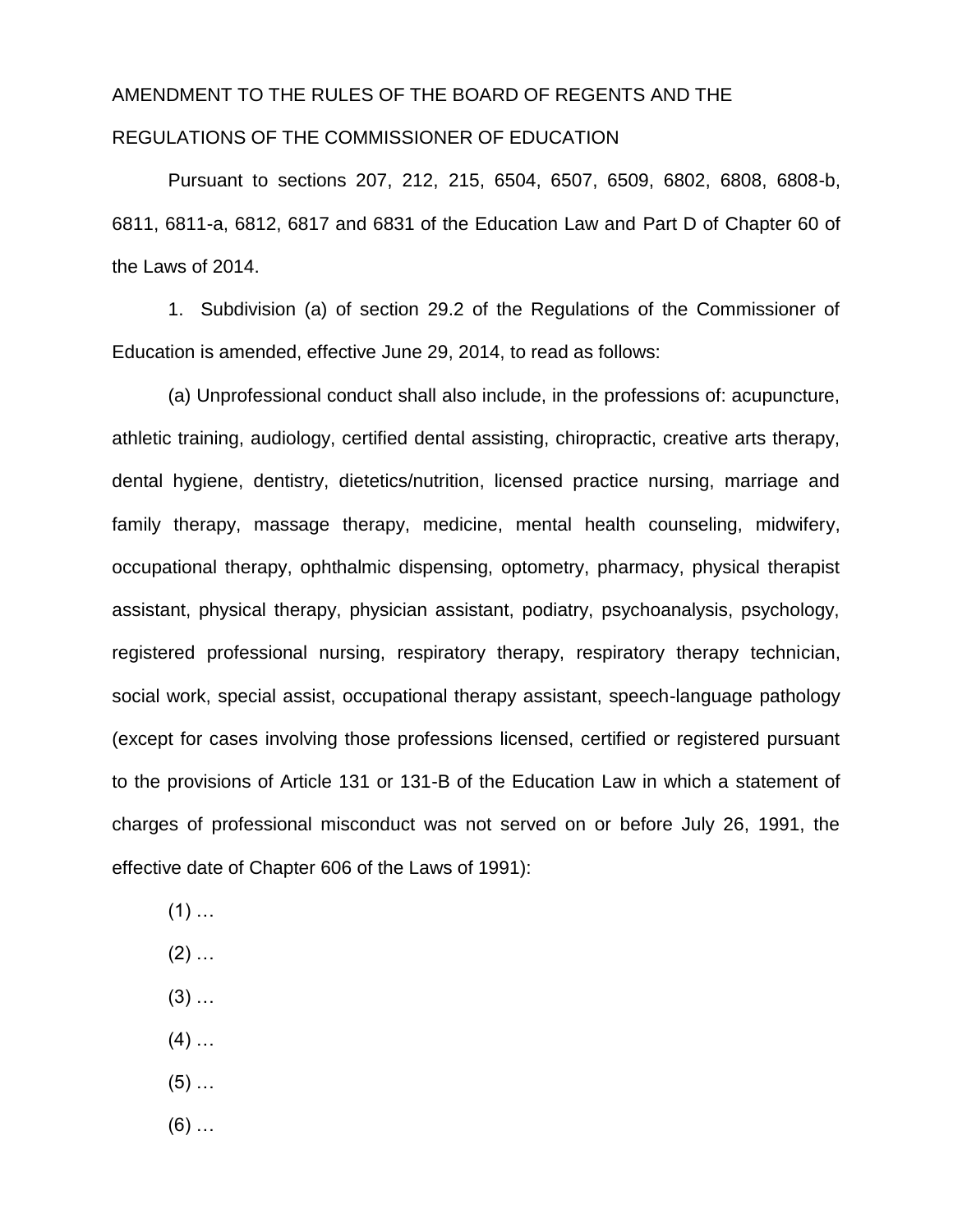$(7)$  ...  $(8)$  ...  $(9)$  ...  $(10)$  ...  $(11)$  ...

(12) issuing prescriptions for drugs and devices which do not contain the following information: the date written, the prescriber's name, address, telephone number, profession and registration number, the patient's name, address and age, the name, strength and quantity of the prescribed drug or device, as well as the directions for use by the patient. In addition, all prescriptions for controlled substances shall meet the requirements of article 33 of the Public Health Law; [and]

(13) failing to use scientifically accepted infection prevention techniques appropriate to each profession for the cleaning and sterilization or disinfection of instruments, devices, materials and work surfaces, utilization of protective garb, use of covers for contamination-prone equipment and the handling of sharp instruments. Such techniques shall include but not be limited to:

- $(i)$  . . .
- $(ii)$  . . .
- $(iii) \ldots$
- $(iv) \ldots$
- $(v)$  . . .
- $(vi) \ldots$
- $(vii) \ldots$
- $(viii) \ldots$
- $(ix) \ldots$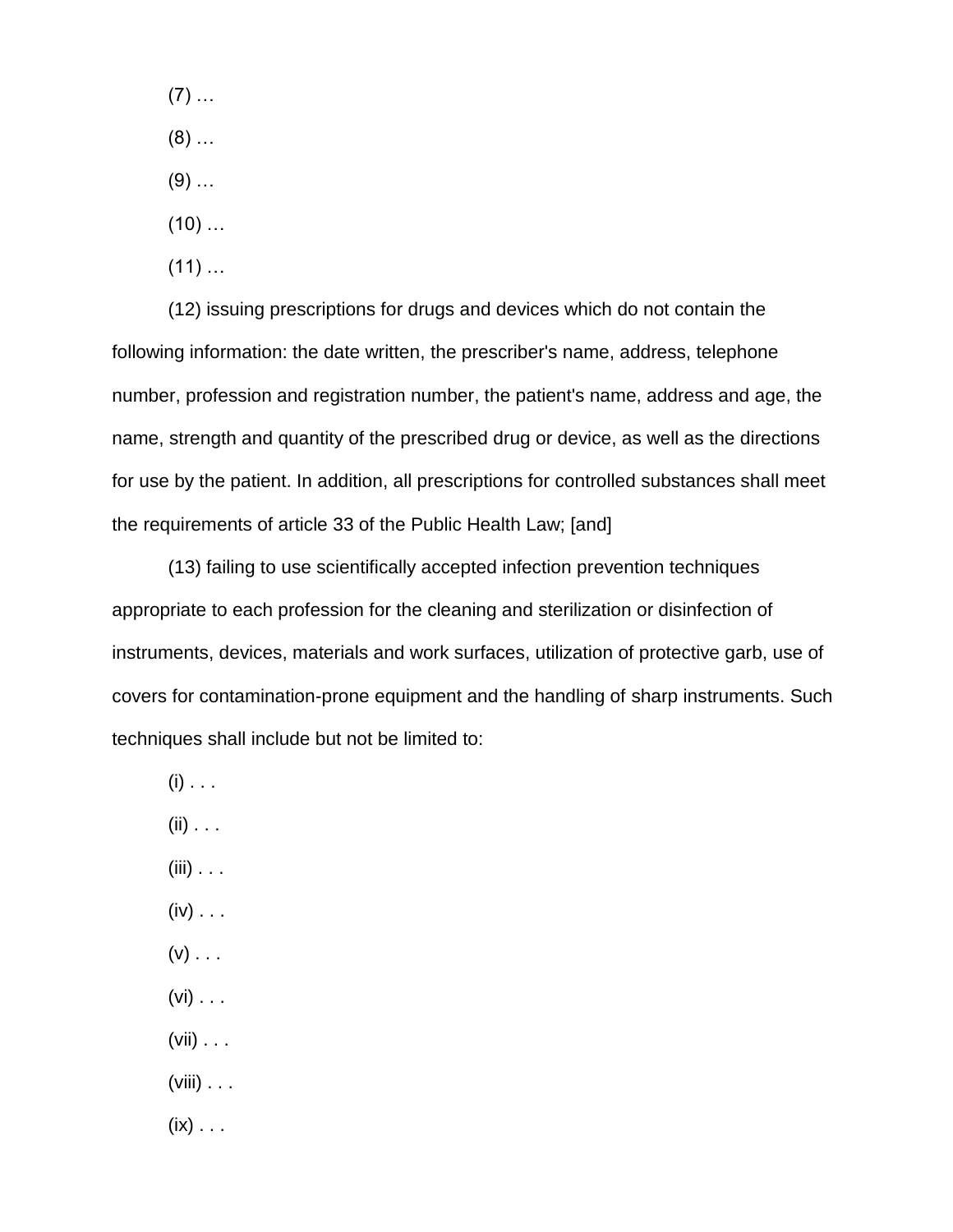$(x)$  . . .

- $(xi)$  . . .
- $(xii)$  . . .

(xiii) placing all specimens of blood and body fluids in well-constructed containers with secure lids to prevent leaking; and cleaning any spill of blood or other body fluid with an appropriate detergent and appropriate chemical germicide; and

(14) failing to adhere to applicable practice guidelines, as determined by the Commissioner, for the compounding of sterile drugs and products.

2. Paragraph (17) of subdivision (a) of section 29.7 of the Regulations of the Commissioner of Education is amended, effective June 29, 2014, to read as follows:

(17) Holding for sale, offering for sale, or selling:

(i) any drug later than the date, if any, marked upon the label as indicative of the date beyond which the contents cannot be expected beyond reasonable doubt to be safe and effective[;] and/or the beyond use date, which shall mean the expiration date of the drug; provided, however, that when such drug is identified as an outdated drug by segregation from regular stock or by other means, the holding of such drug beyond its expiration date shall not be deemed a violation of this paragraph. When the expiration date is expressed by month and year, the expiration date shall be the last day of the month indicated; or

 $(ii)$  …

3. Paragraphs (2) and (4) of subdivision (a) of section 63.6 of the Regulations of the Commissioner of Education are amended, effective June 29, 2014, to read as follows:

(2) A certificate of registration issued for the operation of a pharmacy, manufacturer, outsourcing facility or wholesaler shall be valid for only that address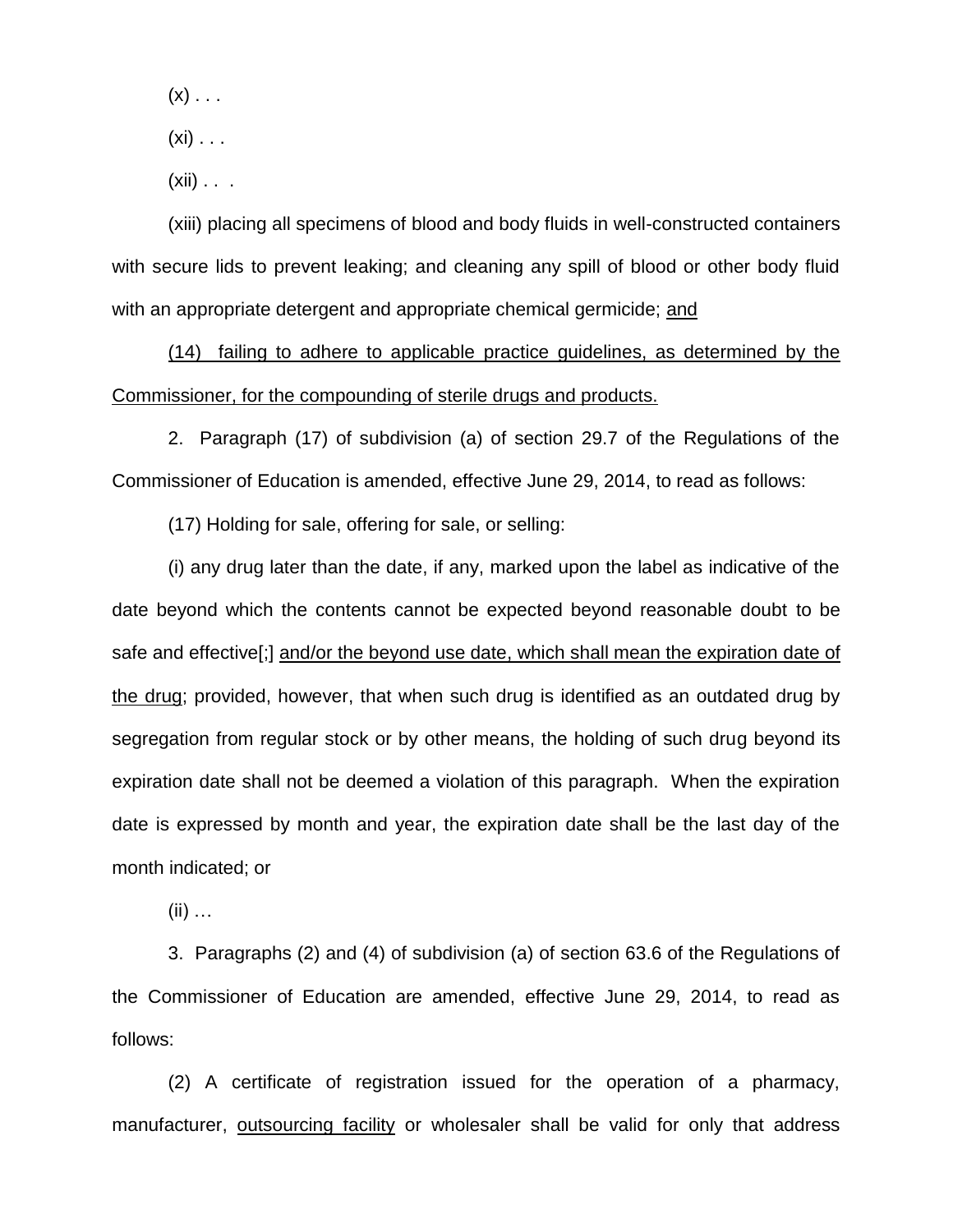stated on the certificate. Endorsement of the certificate to another address may be made by the State Board of Pharmacy upon application to the board, the payment of the fee set forth in Education Law section 6808, and a finding by the board that the new location meets the requirements of the applicable subdivision of this section. An application for endorsement to another address shall be made not less than 30 days prior to the expected date of relocation.

 $(3)$  ....

(4) No certificate of registration shall be issued or continued for the conduct of a pharmacy, manufacturer, outsourcing facility or wholesaler unless the premises occupied by such registered establishment shall be equipped with proper sanitary appliances and kept in a clean and orderly manner.

4. Subdivision (c) of section 63.6 of the Regulations of the Commissioner of Education is amended, effective June 24, as follows:

(c) Manufacturers, outsourcing facilities and wholesalers:

(1) Except as provided in paragraph (2) of this subdivision, no manufacturer or wholesaler shall be registered pursuant to the provisions of subdivision 4 of section 6808 of the Education Law and no outsourcing facility shall be registered pursuant to the provisions of subdivision 5 of section 6808 of the Education Law unless a registered pharmacist is present at all times when the establishment is open for business; provided, however, that establishments registered as a manufacturer or wholesaler under this section may be under the supervision of an individual who has at least two years of experience in the manufacturing, repacking and/or wholesaling of drugs satisfactory to the department and is either: [a chemist who holds a bachelor's degree in chemistry and who has at least two years of experience in the manufacturing, repacking and/or wholesaling of drugs]: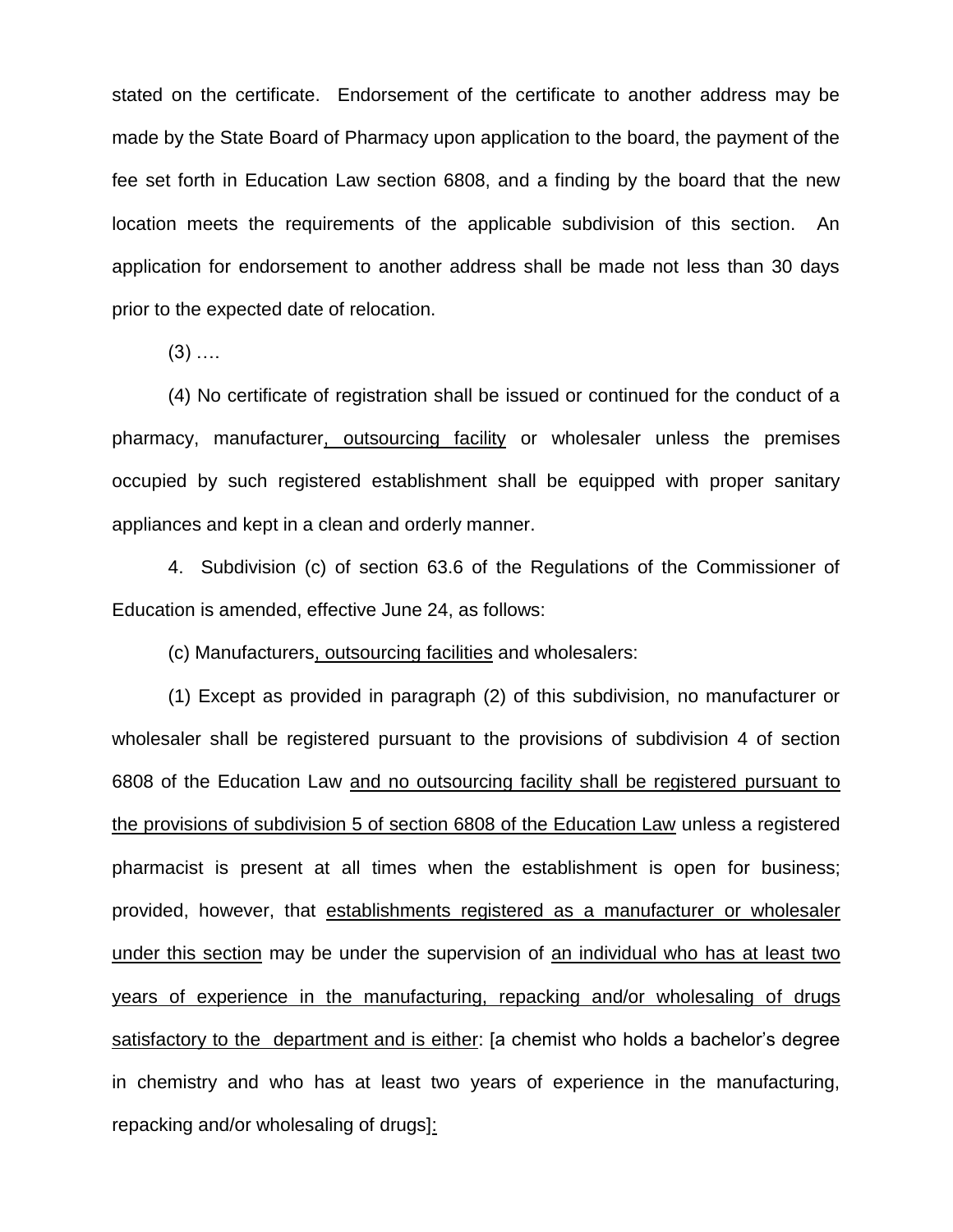#### (i) a chemist who holds a bachelor's degree in chemistry; or

(ii) an individual who holds a bachelor's degree in pharmaceutical manufacturing, biochemistry, microbiology or other bachelor's degree deemed satisfactory to the department.

 $(2)$  ...

- $(3)$  ...
- $(4)$  …

(5) Manufacturers, outsourcing facilities or wholesalers shall sell drugs and/or devices only to those purchasers authorized by law. Records of the receipt and disposition of all drugs/devices shall be maintained for a period of five years and shall be available to the department for review and copying upon request.

 $(6)$  ...

(7) Additional requirements for outsourcing facilities.

(i) Upon initially registering as an outsourcing facility and every six months thereafter, each outsourcing facility shall submit to the executive secretary of the state board of pharmacy a report, on a form prescribed by the Commissioner, which shall include, but not be limited to:

(a) identification of the drugs compounded by such outsourcing facility during the previous six-month period; and

(b) with respect to each such identified drug, provide the active ingredient; the source of such active ingredient; the national drug code number of the source drug or bulk active ingredient, if available; the strength of the active ingredient per unit; the dosage form and route of administration; the package description; the number of individuals units produced; and the national drug code number of the final product, if assigned.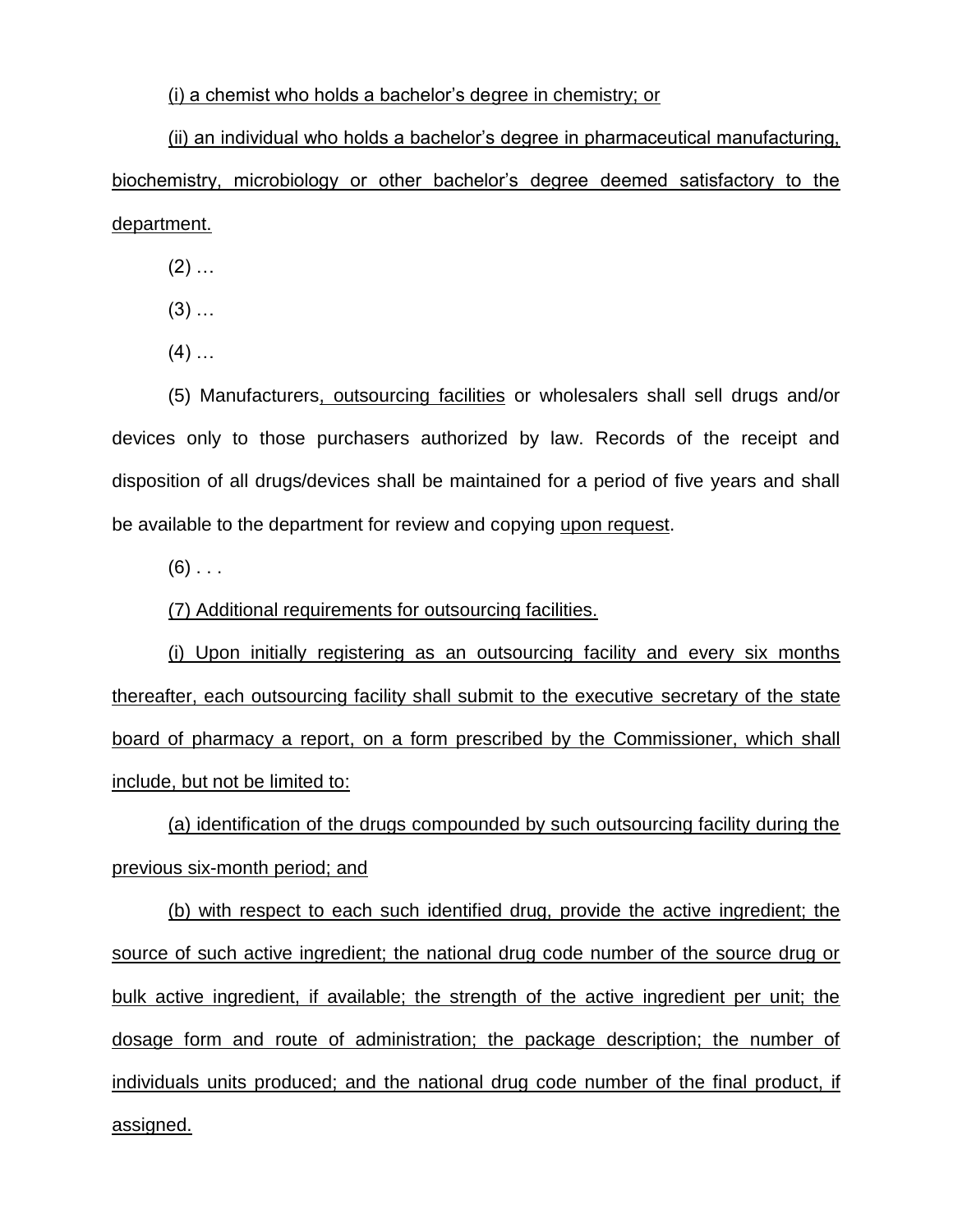(ii) Outsourcing facilities shall maintain quality control records for determining beyond use dating and stability for five years and shall make such records available to the department for review and copying upon request.

(iii) Outsourcing facilities shall comply with the special provisions relating to outsourcing facilities set forth in Education Law section 6831.

(iv) Outsourcing facilities shall comply with current good manufacturing practices as specified in parts 210 and 211 of title 21, Code of Federal Regulations (2013 edition, Superintendent of Documents, U.S. Government Printing Office, Washington DC 20402; 2013, available at New York State Board of Pharmacy,  $2^{nd}$  Floor, Education Building, 89 Washington Avenue, Albany, New York 12234).

(v) At all times such facilities shall be under the supervision of a pharmacist licensed and registered to practice pharmacy in New York State.

(vi) Upon initial registration and at each renewal, such facilities shall submit to the department documentation that the facility is registered as an outsourcing facility under the Federal Food, Drug and Cosmetic Act.

(vii) Upon initial registration and at least annually thereafter, such facilities shall submit to the department the results of an inspection by either: representatives of the Federal Food and Drug Administration, this department or a third party acceptable to the department.

(viii) No outsourcing facility may distribute or dispense any drug to any person pursuant to a prescription unless it is also a New York State registered pharmacy and meets all other applicable requirements of federal and State law.

(ix) Outsourcing facilities that fail to demonstrate that the facility is registered as an outsourcing facility under the Federal Food, Drug and Cosmetic Act shall not meet the requirements for renewal of registration.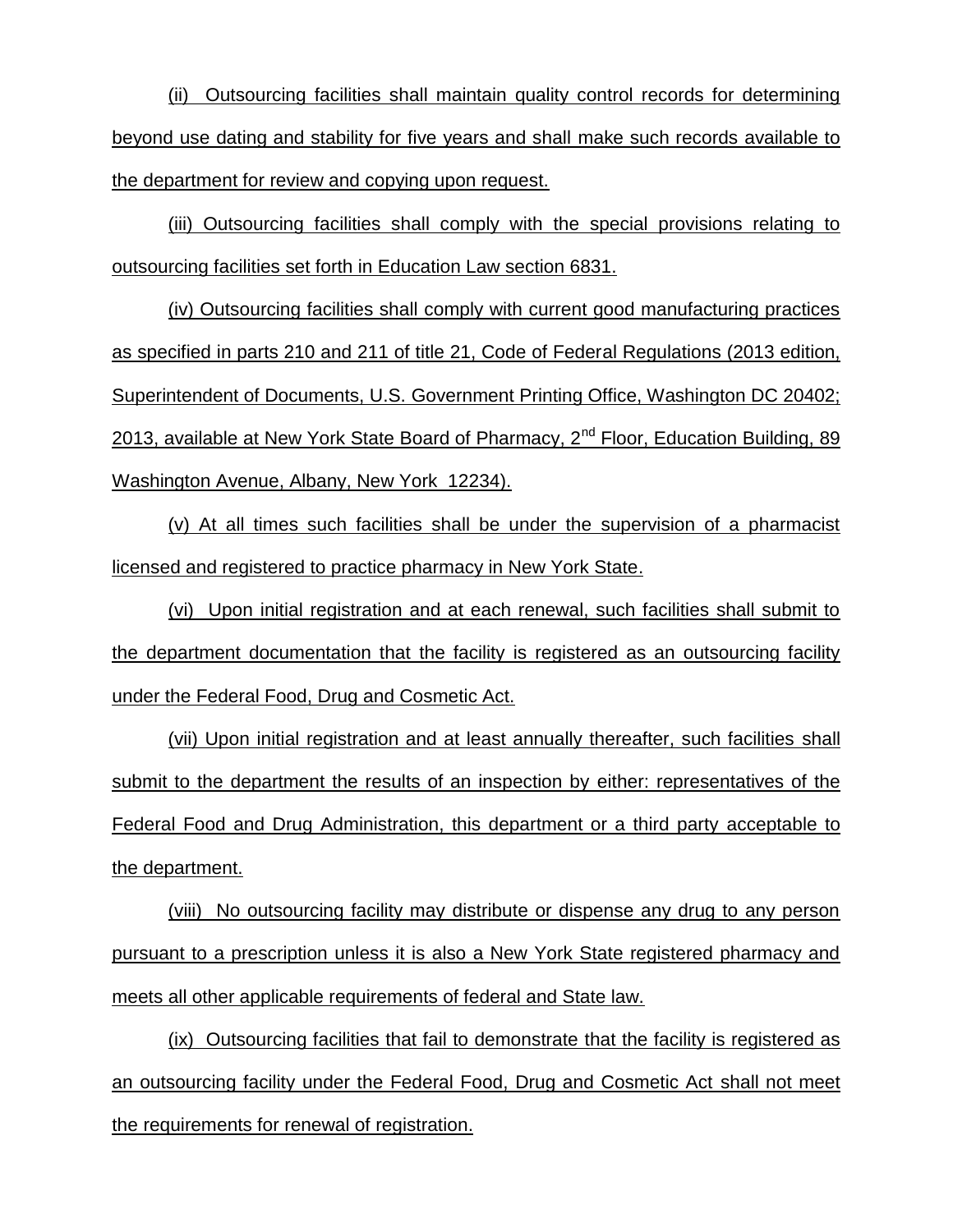5. Section 63.8 of the Regulations of the Commissioner of Education is amended, effective June 29, 2014, to read as follows:

(a) Definitions. For purposes of this section and section 6808-b of the Education Law:

(1) Nonresident establishments means any pharmacy, manufacturer [or], outsourcing facility or wholesaler located outside of New York State that ships, mails or delivers prescription drugs or devices to other establishments, authorized prescribers and/or patients residing in New York State. Such establishments shall include, but not be limited to, pharmacies that transact business through the use of the internet.

(2) Isolated transactions means for pharmacies[,] only, 600 or fewer prescriptions per calendar for drugs and/or devices delivered into New York State, and for manufacturers and wholesalers, sales that total less than \$10,000 in value, at wholesale per calendar year, for drugs and/or devices delivered into New York State, except that upon application, a nonresident [establishment] pharmacy, manufacturer or wholesaler, the department may deem a transaction to be an isolated transaction, when such transaction is necessary to protect the public health by addressing a temporary emergency shortage of a prescription drug and/or device in New York State.

(b) Registration requirements.

(1) All nonresident establishments that ship, mail, or deliver prescription drugs and/or devices to other registered establishments, authorized prescribers, and/or patients in New York State shall be registered with the department in accordance with this section and section 6808-b of the Education Law, except that such registration shall not apply to intra-company transfers between any division, affiliate, subsidiaries, parent or other entities under complete ownership and control, and except that such registration shall not apply to nonresident establishments that have been granted an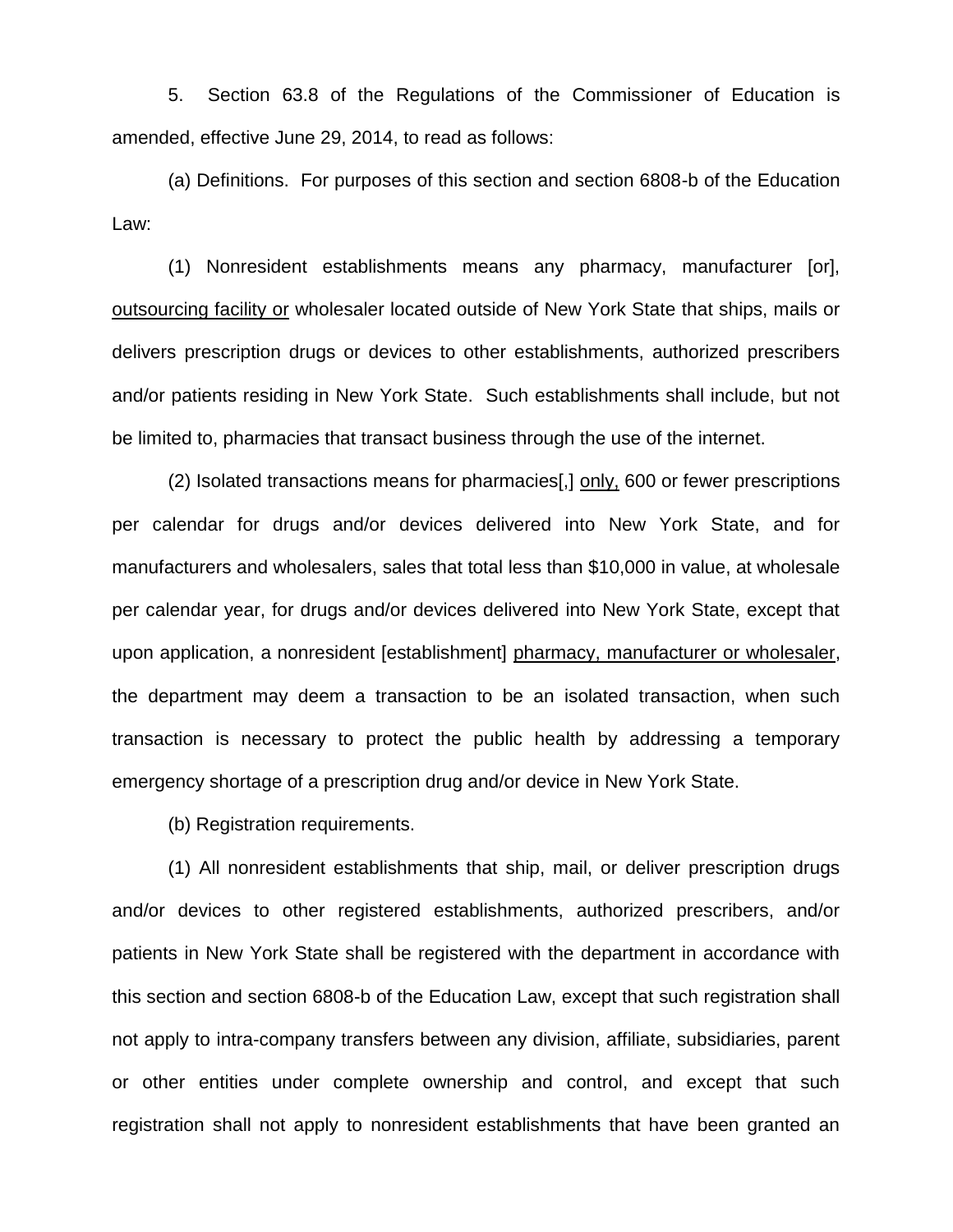exception under subdivision (e) of this section. The intra-company transfer exemption shall not apply to outsourcing facilities.

(2) Application. Nonresident establishments shall apply to the department for registration upon forms prescribed by the department. The application for nonresident manufacturers, outsourcing facilities or wholesalers of prescription drugs and/or devices shall be accompanied by a fee of \$825. The application fee for nonresident pharmacies shall be accompanied by a fee of \$345.

(3) Renewal of registration. All registrations for nonresident establishments shall be renewed on dates set by the department. The triennial registration fee for the renewal of a registration of a nonresident manufacturer, outsourcing facility or wholesaler shall be \$520 or a prorated share thereof, as determined by the department. The triennial registration fee for the renewal of a registration of a nonresident pharmacy shall be \$260 or a prorated share thereof, as determined by the department. Nonresident establishments that fail to demonstrate that they are licensed and/or registered in good standing with their state of residence shall not meet the requirements for renewal of registration. Additionally, non-resident outsourcing facilities that fail to demonstrate that the facility is registered as an outsourcing facility under the Federal Food, Drug and Cosmetic Act shall not meet the requirements for renewal of registration.

 $(4)$  …

 $(5)$  . . .

 $(6)$  ...

(7) Additional requirements for nonresident establishments that are outsourcing facilities.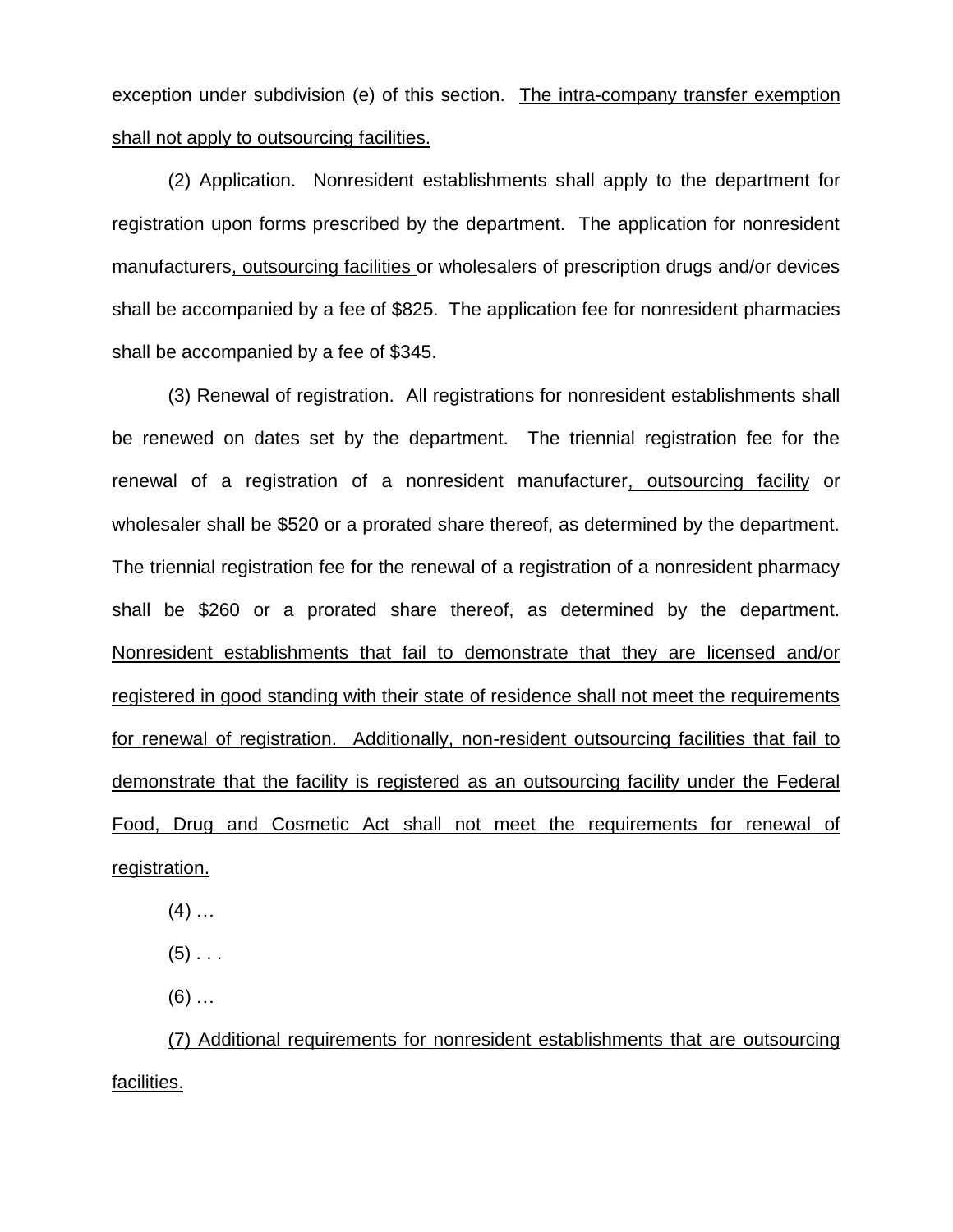(i) Upon initially registering as an outsourcing facility and every six months thereafter, each outsourcing facility shall submit to the executive secretary of the state board of pharmacy a report, on a form prescribed by the Commissioner, which shall include, but not be limited to:

(a) identification of the drugs compounded by such outsourcing facility during the previous six-month period; and

(b) with respect to each such identified drug, provide the active ingredient; the source of such active ingredient; the national drug code number of the source drug or bulk active ingredient, if available; the strength of the active ingredient per unit; the dosage form and route of administration; the package description; the number of individuals units produced; and the national drug code number of the final product, if assigned.

(ii) Outsourcing facilities shall maintain quality control records for determining beyond use dating and stability for five years and shall make such records available to the department for review and copying upon request.

(iii) Outsourcing facilities shall comply with the special provisions relating to outsourcing facilities set forth in Education Law section 6831.

(iv) Outsourcing facilities shall comply with current good manufacturing practices as specified in parts 210 and 211 of title 21, Code of Federal Regulations (2014 edition, Superintendent of Documents, U.S. Government Printing Office, Washington DC 20402; 2014, available at New York State Board of Pharmacy, 2<sup>nd</sup> Floor, 89 Washington Avenue, Albany, New York 12234) .

(v) At all times such facilities shall be under the supervision of a pharmacist licensed and registered to practice pharmacy in New York State.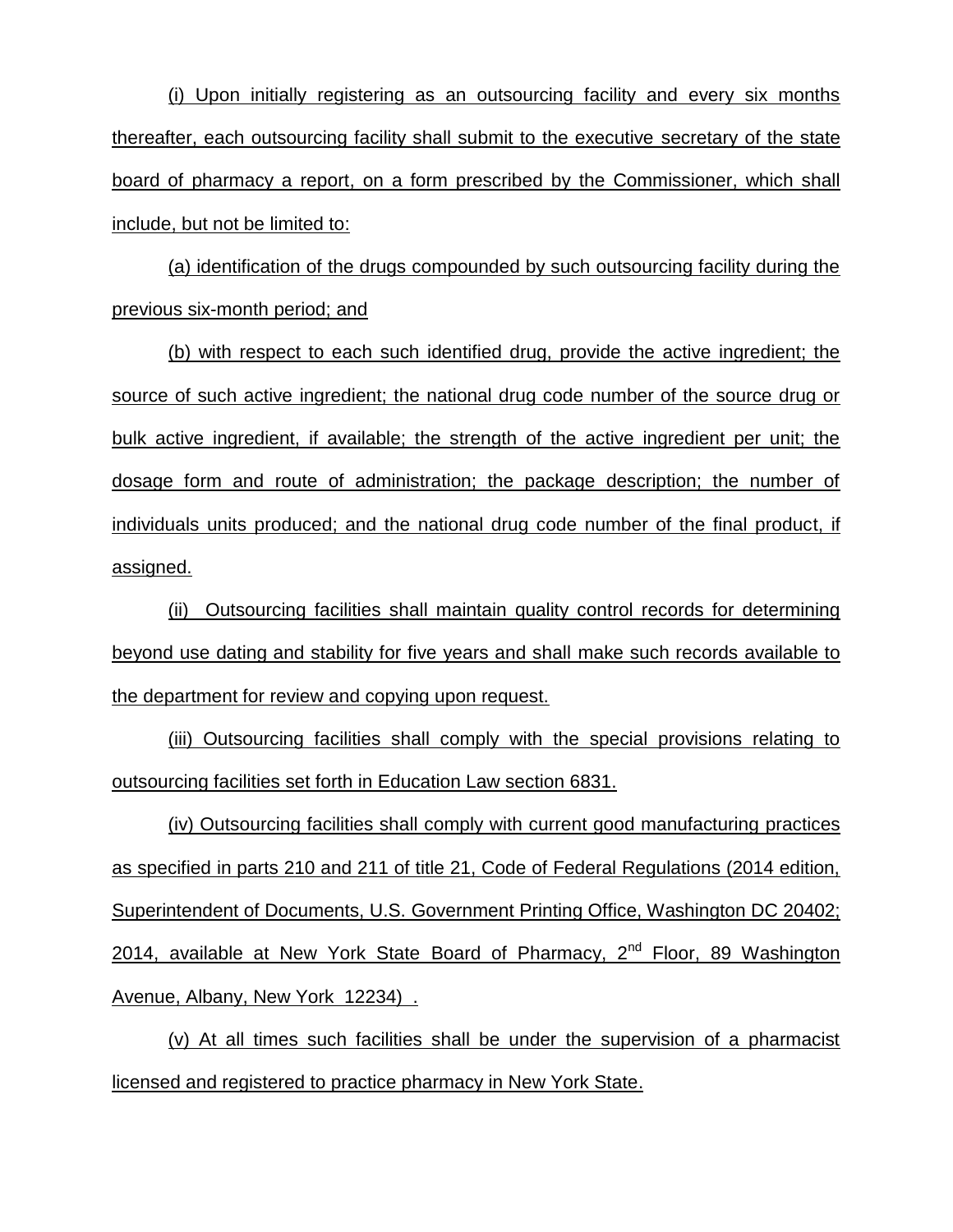(vi) Upon initial registration and at each renewal, such facilities shall submit to the department documentation that the facility is registered as an outsourcing facility under the Federal Food, Drug and Cosmetic Act.

(vii) Upon initial registration and at least annually thereafter, such facilities shall submit to the department the results of an inspection by either: representatives of the Federal Food and Drug Administration, this department or a third party acceptable to the department.

(viii) No outsourcing facility may distribute or dispense any drug to any person pursuant to a prescription unless it is also a New York registered pharmacy and meets all other applicable requirements of federal and State law.

(c) Disciplinary action.

 $(1)$  . . .

(2) A nonresident establishment shall be subject to disciplinary action for:

 $(i)$  . . .

 $(ii)$  . . .

(iii) unprofessional conduct, as defined in section  $29.2(a)(1)-(2)$ ,  $(4)-(6)$ ,  $(8)$ , [and] (10) and (14) of this Title;

 $(iv)$  . . .

 $(v)$  . . .

(d) Notification of change of address or discontinuance. A registered nonresident manufacturer or wholesaler [establishment] shall notify the department on forms prescribed by the department within 10 days of such change of address or discontinuance. A registered nonresident outsourcing facility shall notify the department on forms prescribed by the department not less than 30 days prior to the expected date of relocation or discontinuance.